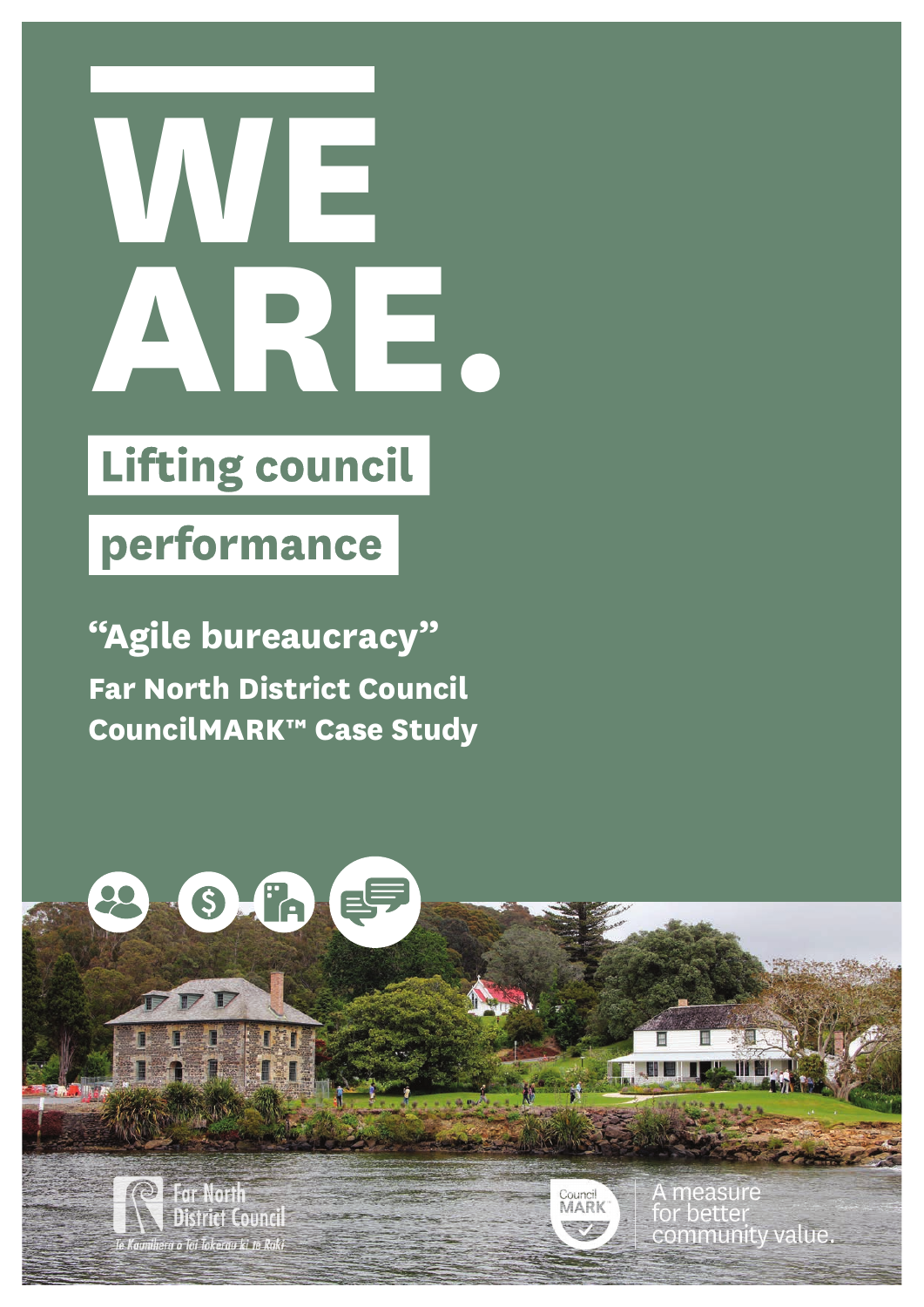

The Far North District Council (FNDC) is using the CouncilMARK™ Programme as a key lever in its continuous improvement transformation programme. This Case Study outlines the rationale for that path and the FNDC's expectations for subsequent assessments and its on-going improvement challenges.

There are those organisations which use an assessment framework as a point-in-time validation of their success or, as in credit rating terms, a reflection of their astuteness in managing the resources they have at that time. There are others which take the reality of an independent assessment and shape it around the opportunities they see as possible rather than just the present; using this as one critical component in a much more comprehensive toolbox of challenge, change and growth, to add value to the community they serve. FNDC has chosen the latter path in their desire to be progressive in their decisions and actions; excellent in all they do; and faithful to the commitment to better, and continually, serve their constituents. To that end, FNDC are strong advocates of LGNZ's CouncilMARK™ Programme and have embedded this into their overarching transformational improvement programme where any potential "distraction" associated with assessment reflection is viewed as an essential investment into becoming a better and stronger organisation.

Key insights into how the FNDC views its participation in the CouncilMARK™ Programme, and the importance of continuous improvement include:

- 1. The Programme is seen as a means to an end, not an end in itself – CouncilMARK™ is seen as an essential tool by FNDC for continuous improvement, rather than an outcome in itself, and is embedded into the organisation as part of its DNA.
- 2. Every component of assessment and review adds value – to become better will always require an investment in time, commitment and engagement. FNDC see review, reflection and planning as a critical investment which adds value, rather than a cost of doing business.
- 3. Benefit of a point-in-time stocktake the assessment score is a validation of a point-in-time and through a brief but comprehensive assessment window. In spite of assessment face-to-face time, there is sufficient rigour and robust drilling to assess the fundamentals and appreciate the momentum in place.
- 4. Each part of the puzzle matters CouncilMARK™ is a long-haul journey and only one lens against which FNDC should be viewing its short-haul sectors to achieve best value and benefit. Any industry benchmarking is useful, notably where this provides comparison and assessment against peers. FNDC remains aware of this and has articulated the relevance, impact and value it sees in maintaining and developing its CouncilMARK™ focus as a critical component in delivering excellence.
- 5. Proactively seeking feedback FNDC has embarked on initiatives, such as its Shadow Review, as mechanisms in the assessment process and criteria that show how it has developed and improved, rather than as a "time stamp" metric. For continuous improvement, the steps, gains, changes and recalibrations are equally as important in determining benefit and value as a score card.
- 6. Progress and change as an element of culture A change culture becomes the norm when a methodology such as CouncilMARK™ is integrated as a component of the change transformation journey. CouncilMARK™ is not seen as a "bolt on" but a key driver behind the continuous improvement mind-set which is now embedded in FNDC.

SERVES

**64,400** PEOPLE *.......* 

MAKES UP 2.729% OF NEW ZEALAND'S TOTAL LAND AREA

**7,316 km2**

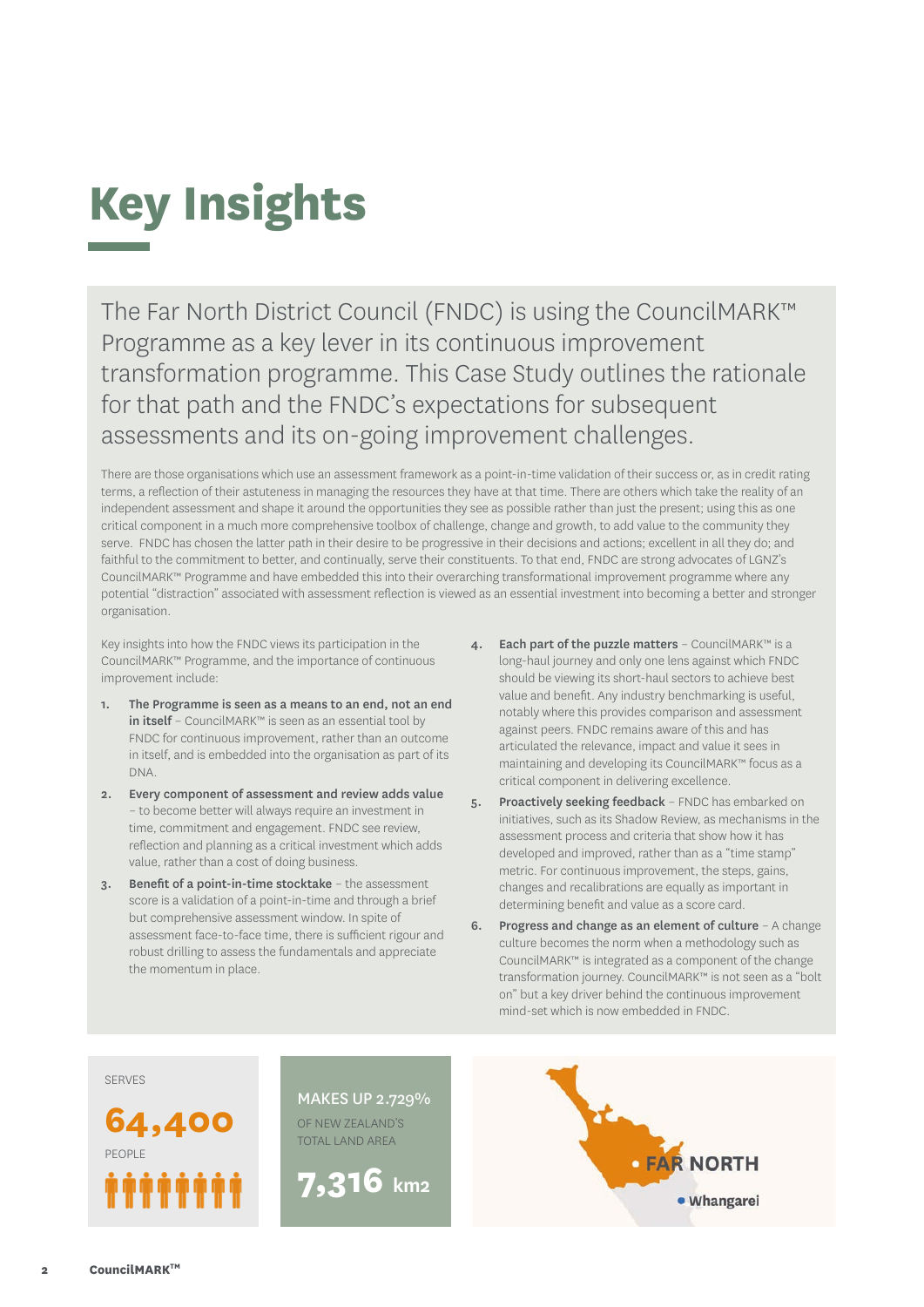# **Background**

FNDC's 2017 CouncilMARK™ assessment resulted in an overall "B" rating; somewhat of a shock result, and much lower than expected but unsurprising given the turmoil within FNDC at the time. A fractious Council table; delays in the appointment of a permanent executive; underperforming infrastructure, and apparent lack of investment; and an unwillingness to front the public, rightfully anxious to know what FNDC was delivering or, more importantly, failing to deliver for them.



#### **OBSERVATIONS FROM THE 2017 COUNCILMARK™ ASSESSMENT REPORT (2017)**

Driven by its commitment to the district, FNDC is open and willing to pursue continuous performance improvements and to take steps to address its challenges.

"The FNDC has improved its performance but there are several identified areas for improvement. There is willingness at the Council for this to occur. The Far North, which is still suffering in parts from deprivation, needs economic growth and an active Council to support this. There is little room for an increase in Council income from residents who are often on fixed and low incomes, and Council rates and charges are already high compared to average household incomes. The Council is responsive to its communities and has committed staff whom are open to improvement...

The FNDC has significant issues in providing cost effective and affordable levels of service that its residents expect and require. Priorities and hard decisions will be needed on what services to deliver, at what cost and when.

To assist efficiency, the FNDC would benefit from a clear separation of governance from operations. These are not clearly separated, which constrains operations from being fully productive and inhibits the development of a supportive culture.

The FNDC is committed to performance improvements. With a new (2017) Chief Executive, it has the opportunity to further lift its performance and to facilitate the district's economic growth.

< This Case Study is a snapshot of an organisation which has taken a shock defeat and is using that as a game-changer to drive excellence in stewardship and service delivery through a tough but fundamental commitment to continuous improvement. >

#### **THE FOCUS WAS TO UNDERSTAND:**



How the FNDC has reacted to its CouncilMARK™ assessment (2017) and subsequent Shadow Review  $(2019);$ 



The way in which FNDC is embarking on a journey of continuous improvement with CouncilMARK™ as a key assessment tool; and



The expectations of FNDC in terms of assessment criteria.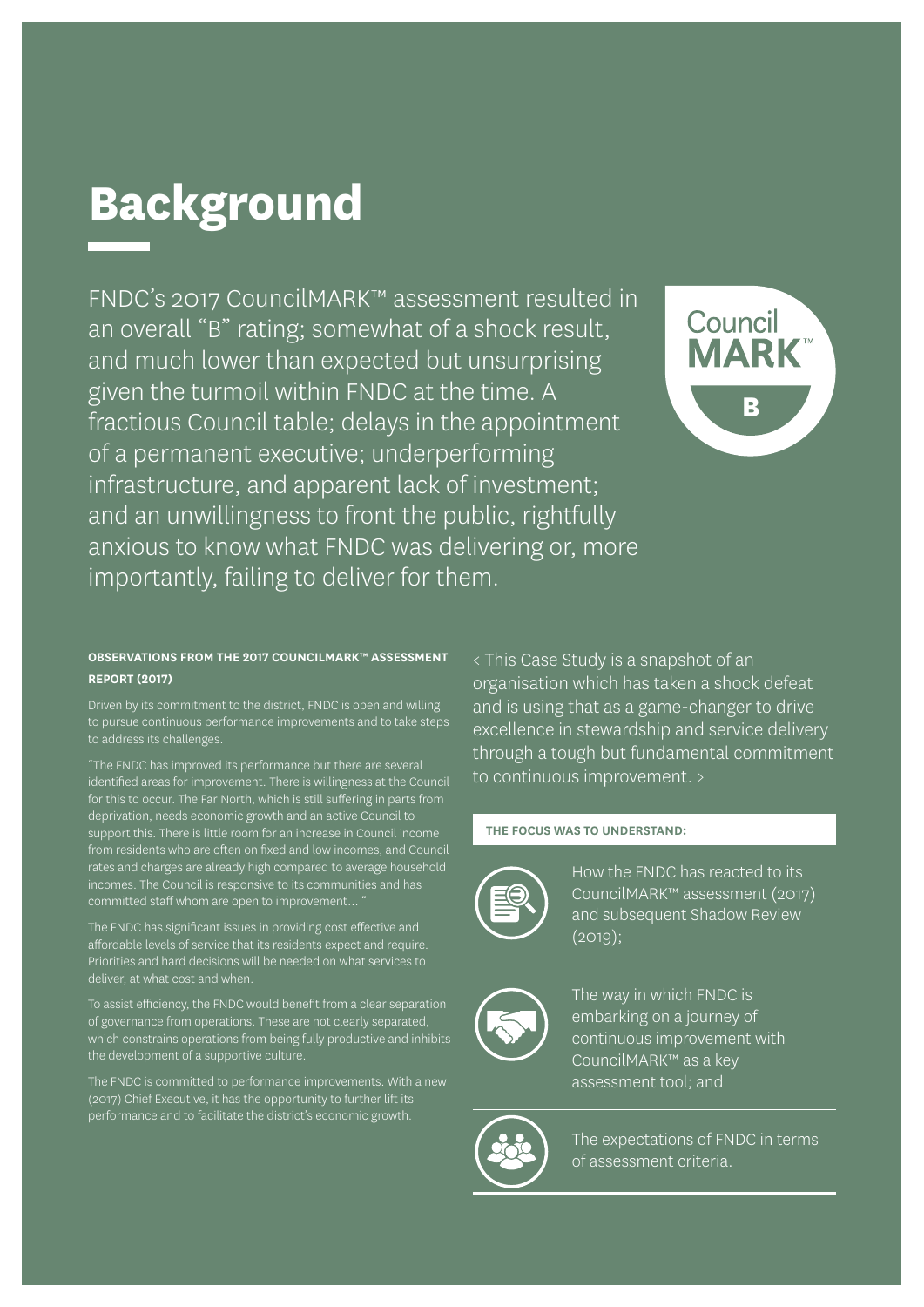## **Part A: Establishing the base line**

"Sometimes you have to fail to learn." The brutality of this statement is a constant reminder to FNDC that, based on their disappointing (in their view) 2017 "B" rating, they had some way to go.

Albeit can a "B" rating be considered a failure and is this mark in time the definitive end point of what should be a continuum? Anything short of excellence is now a disappointment for FNDC which is seeking to challenge and improve itself daily, while actively responding to its community needs and delivering value over and above the cost of service.

Elected members will readily admit that "there is humility in learning from others and from ourselves". The response to the CouncilMARK™ assessment, and subsequent shadow review, has been received with humility where a plan of response and action has been moulded to meet the framework provided. The intent of a now joined up FNDC, is justifiably not humble, but rather forthright in the drive and expectation it has on its performance, improvement and service delivery to its constituents.

As paraphrased from the words of a novice Councillor with organisational and governance intuition beyond youth:

< "We have rules, statutes, legislation, guidelines and frameworks. These should not be seen as constraints or nooses to restrict and hobble us. These should be seen as a means to protect and steer us within our decision-making and to make good decisions for our communities. Bureaucracy isn't a negative thing, in fact, when used appropriately it can be very powerful – for us, we just need to be seen as being more fluid and flexible within these guidelines – we need to demonstrate agile bureaucracy! CouncilMARK™ will help us with that." >

### The "B" word

As His Worship, John Carter, long-serving Mayor of FNDC, so eloquently states in response to the 2017 CouncilMARK™ assessment Grade: "There's nothing flash about a 'B'."

Indeed, as a stand-alone marker in time this may very well be true. For a local authority intent on being progressive, commercially astute and community responsive, this "B" signals a challenge which they would now easily translate into: be Better, Bolder, Bound, and Bountiful.

The 2017 CouncilMARK™ assessment could have gone two ways for FNDC. Either receiving the mark and rejecting its currency, or accepting it as a valid reflection and doing something about it. The acceptance of a "B" was the jolt FNDC needed to spur them into a needed change process. Let's not underestimate the magnitude of this process, it requires commitment throughout the organisation, the ability to be unified in defending decisions, on-going review and reflection to verify the correct path is chosen and vulnerability and a readiness to expose the gaps so these can be addressed.

Fundamentally, it needs to know what the base line is so it can chart and measure the journey to betterment. To understand FNDC's continuous improvement journey requires a stocktake of the assessment process and progress. Before dealing with the detail of any improvement process, the following is a summary of the issues at the crux of the matter that needed to be addressed.

## (How) Can we work with each other? Overcoming the first challenge: developing trust

#### **THE 2017 COUNCILMARK™ ASSESSMENT NOTED:**

< "To improve operational efficiencies and to develop a more constructive working relationship between councillors and staff, councillors need to minimise their intervention in operational matters." >

Governance interference can only occur less or not at all where and when there is sufficient trust in the organisation which they lead.

The situation of governance overreach is not unique to FNDC but one, at the time of assessment, felt to be of sufficient magnitude as to result in a variable result in the assessment quadrant of 'Governance, Leadership and Strategy'. The fix has needed to be deliberate and well considered at all levels as the result of self-reflection and review. Assistance has been sought, welcomed and implemented with initiatives such as the embracing of LGNZ's Governance Diagnostic tool and the structured on-boarding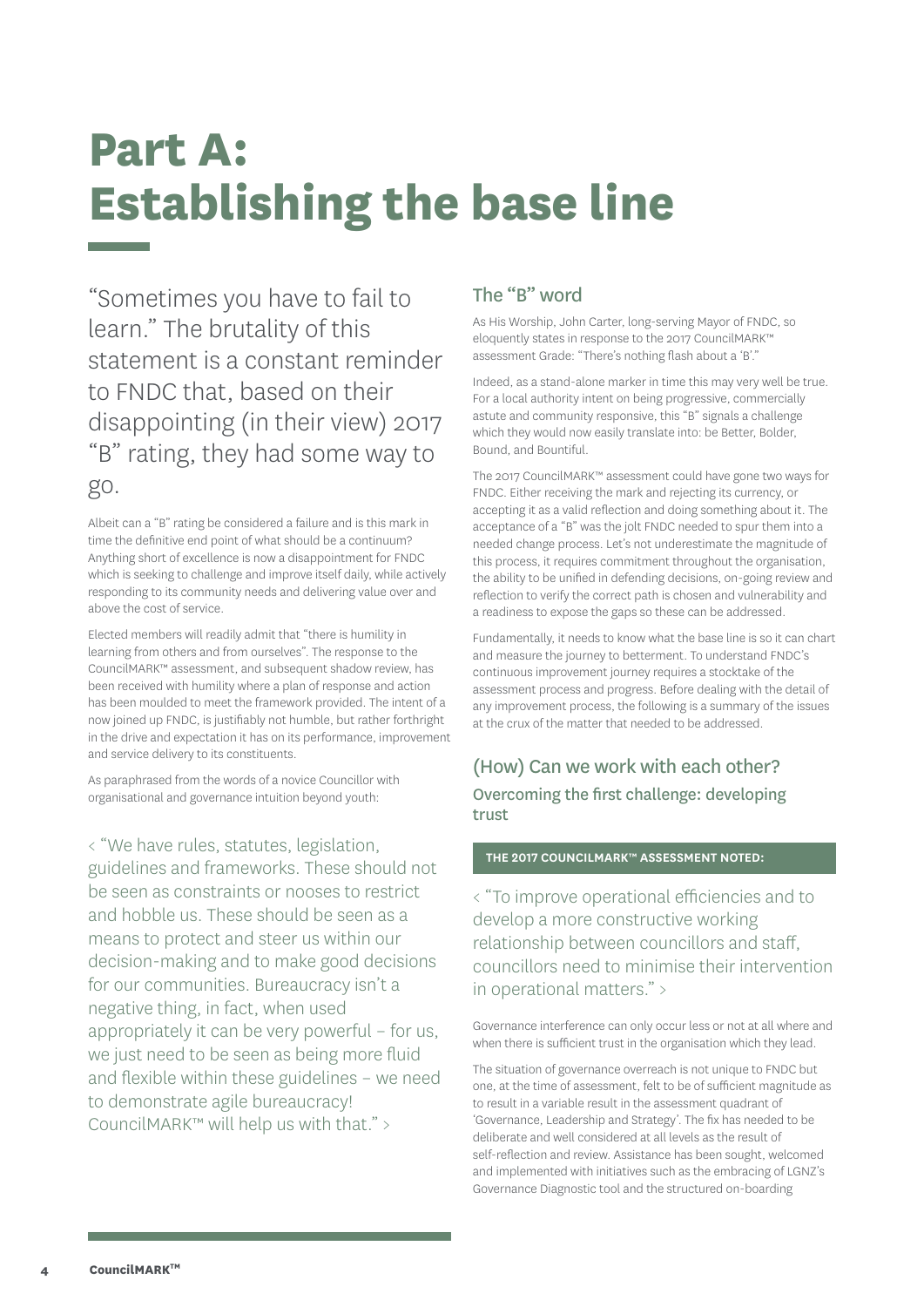programme engaged for the last triennial election. Any past governance and management divide cannot be remedied by isolated events alone. To be relevant and meaningful requires a culture of trust and respect, and this awakening has been the driver behind meaningful change which appears to be benefiting the organisation as a whole.

#### "The battle rhythm between governance and the organisation had been out of sync."

This sentiment was expressed by both elected members and senior managers. While the battle rhythm may have been discordant, the wake-up call to take action was sufficiently recognised and appears to have been heeded. The Mayor reports that he is proud to lead outstanding Councillors and an outstanding Council and the work that is going into ensuring a cohesive organisation is paying dividends.

#### "Elected members are not the enemy - although some have made enemies of themselves in the past. We just need to be informed; it's a team effort".

There is universal agreement that, in the past, staff have been under siege both from their communities and elected members.

Listening and responding is now the norm. This is a bold move from what was a closed and protective organisation, often plagued with friction and factions at a governance level, and an organisation struggling to maintain currency against an arsenal of assault more typically evidenced in the battery of guerrilla warfare; staff often used as both the targets and ammunition, rather than a joined-up collective approach to strategy through its execution. Roles and responsibilities are now formalised and normalised with the demonstration of boundaries understood and accepted as right and proper.

#### "Emergencies and crisis tend to focus you…"

The responses to Covid-19 and to the drought have been outstanding from a governance view. However, the onslaught of new projects coming through the relief packages will add pressure to an already strained organisation and FNDC must find ways of resourcing this or dealing with it through robust prioritisation. This may result in an overhaul of legacy capital projects, once deemed non-negotiable, or a comprehensive reprioritisation of services and works, with additional projects assessed and programmed logically and meaningfully.

With little surge capacity in FNDC, this situation has been inevitable. A foundation of high calibre staff remains overlaid with issues in attracting more staff with similar credentials and capabilities to offset capacity issues. Demand for capability is now a nationwide issue and FNDC will be competing with its peers and the private sector contractors required to deliver operationally. Adding to the project pile simply to appease will lead to frustration and angst both regionally and nationally. A currently strained organisation will need to respond to this.

#### "The more we share the better we are."

Governors acknowledge that the business is led by a Chief Executive who is open, with this openness cascading through the organisation. This openness manifests itself in the readiness of all to seek advice and counsel, to alert pressure points early and to ensure and enable a willingness to forewarn, which are all now seen as part of the normal. This openness and connectivity is shoring up the trust between governance and the organisation.

There is a noted significance in the change of relationship between elected members and staff which was acknowledged as being lacking at the time of the initial assessment. Relationships between senior leadership team and staff, and senior leaders and elected members are strengthening. Both sides are listening to each other and recognising that there is benefit in being informed. FNDC has initiated a "date and promise" ideology which provides members with updates and status reporting on issues raised and of identified significance. While still in its infancy, this process is destined to develop into a system of consequence and accountability rather than update, which will further enhance the level of trust and understanding of elected members. As a collective, there now appears to be a willingness of staff compared to an obvious resistance in the past.

#### Reputation in and of the sector is critical.

It is this reputation that compares and contrasts similar Council delivery with the anticipated benefit of shoring up trust and confidence from residents and the public at large. CouncilMARK™ is seen as an aid to prove a robust reputation, and enables the flexibility, through the application of continuous improvement, to foster innovation and enterprise of the progressive Council imagined and shaped by its leaders.

With a growing internal reputation, the next challenge is to build wider standing and support from central government and neighbouring councils.

### Do we all know where we are going? The second challenge: a Strategy for change

< The Council would benefit from a more focused and integrated vision that is supported by affordable and achievable goals for its district. To be effective, the vision should consistently be applied in all Council decision areas and documents. >

The 2017 assessment highlighted that FNDC had no view of the future, its function was to respond to disparate and random requests along with a single-focus agenda. The assessment resonated organisationally and culminated in a Target Operating Model – a view of what the end-state would and should look like.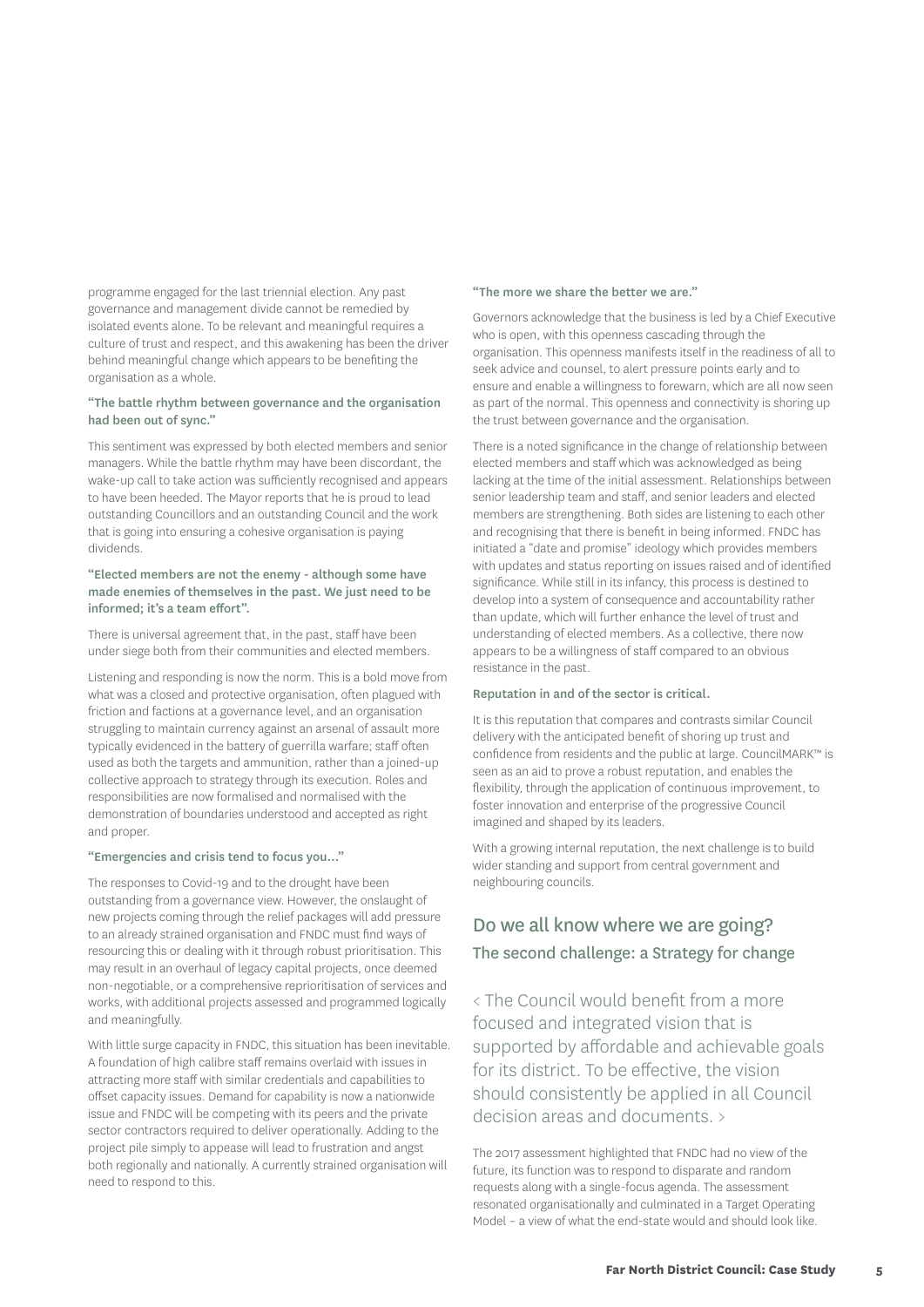The resulting assessment score was the catalyst needed to fill the vacuum of the continuous improvement journey. Focusing specific initiatives into a transformation programme has been informative and telling in providing clarity around the scope and scale of the challenges ahead which are essential in closing the assessment gaps.

This has been a very reactive Council – silo orientated and disconnected. The endorsement of the district strategy and vision (FN2100) has been a means of connecting and correcting that. The end game is now visible and the contributing parts to achieve that are congruous across the quadrants of leadership, finance, infrastructure and service delivery, and community engagement.

Continually reviewing strategic intent against the CouncilMARK™ assessment commentary and grades is reportedly improving the maturity around the transformation programme through its structure and local government angle.

### Who are we doing this for?

#### Challenge three: Recognising that our community is at the heart of what we do

< "The Council's communications and customer services should work more closely together, to ensure issues are managed in a coordinated way and the Council's messages are consistent. Customer services would benefit from improved systems for measuring the customer experience." >

An organisation that is in tune with, responds to, and acknowledges its customer needs appears to be emerging. An operating rhythm is unfolding that should, in time, deliver a well-balanced and calibrated service offering, naturally pegged to affordability and the future. While people, process, and systems envelop the customer, these are progressing in a way which maintains the needs of the customer (resident, ratepayer, stakeholders, and affiliates) as the fulcrum around which the support structures pivot. This said, the issues noted above regarding the impact of Crown funded projects to fuel economic recovery need to be woven into the community messaging to the extent that residents understand the balance between level of service experience and the preparation of services for future generations.

The concept of communication will still need to extend across the organisation. Foundation work in building on the customer experience is progressing with the expectation that, in time, all staff will be communicators with this not just the role of the communications team.

### How do we resource, fund and grow? Challenge number four: It's also about demand for services and how we fund them.

< The quality of the data on the Council's assets (particularly underground assets such as water) needs to improve, so that it can be used effectively in performance management. The Council's performance management criteria also needs to be improved, to better manage infrastructure planning and to deliver what the Council says it will deliver. >

The 2017 Assessment resulted in a variable grade for service delivery and asset management.

The complexity of managing assets and services is being hampered by the lack of reliable data and quantifiable condition assessments of visible, but more significantly, the buried assets of the water networks. The cost of renewing, maintaining and replacing these is typically astronomical, with good decision making only supported by reliable and sensible information.

Readiness of data and information will be on-going with variability for some time to come. The FN2100 strategy has identified growth and development areas that attract priority, and therefore priority of asset data. Without confidence in asset condition, it is inevitable that all quadrants of the assessment will be negatively impacted: leadership and strategy is likely to be fixed on a short-term horizon pending the ability to make long-term infrastructure decisions that are meaningful; financial decision-making remains hampered by the physical asset uncertainty that these decisions are reliant on; communicating and engagement likely settle back to the reactive state and target a defensive position around catch-up and uncertainty.

The solution can only be to aggressively progress plugging the data and information gaps with capital works promoted actively and passionately – focusing on the value creation for the long-term rather than the cost of the current.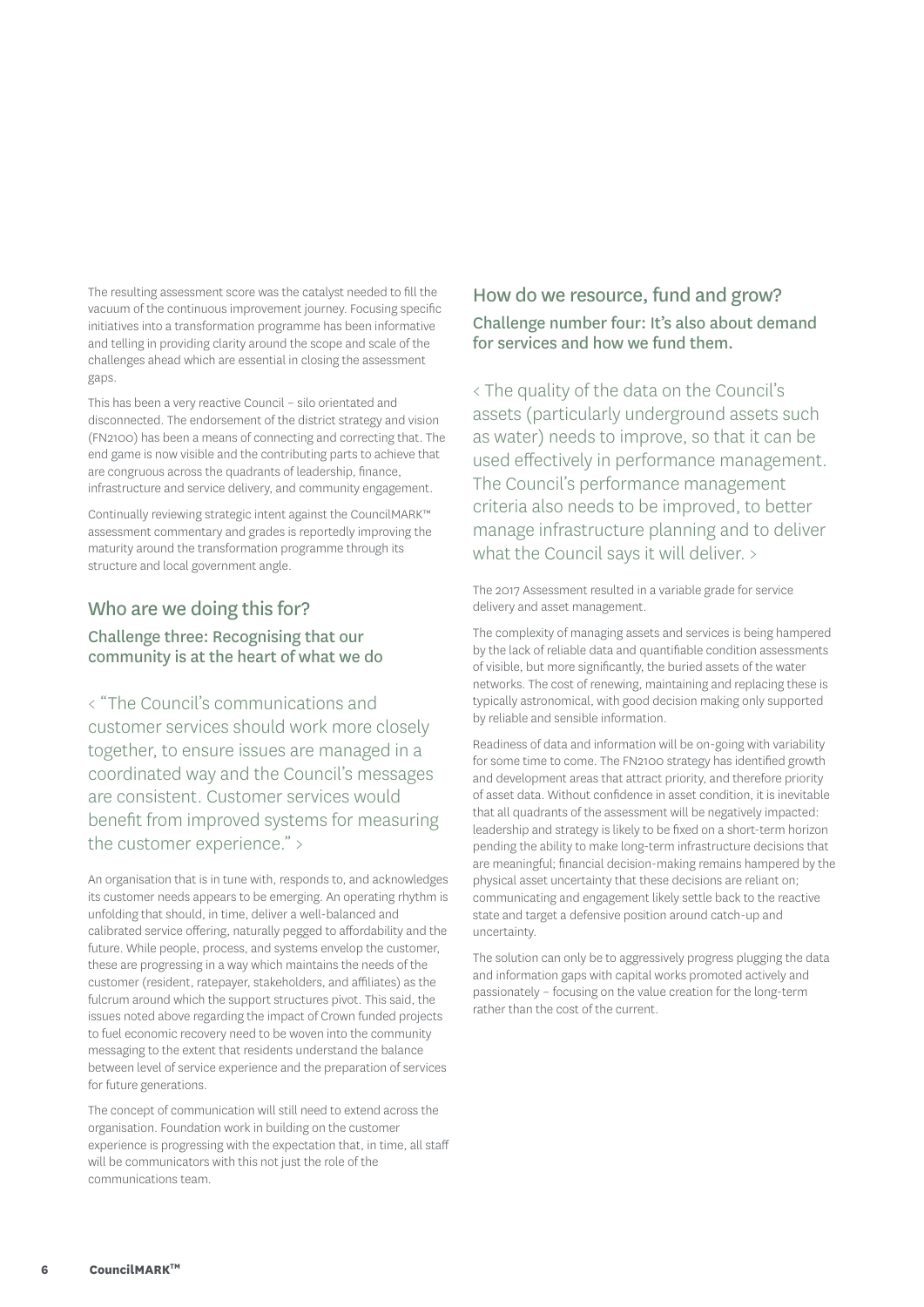### "The Council's commitment to shared services needs to be matched by investment in resources to support these services."

In response, FNDC commented that "alliances are challenging and, in turn, being challenged; the roading alliance has finally found its feet with the water relationships still needing some time to reach equilibrium. While some finessing is needed, and willingly sought by all parties, progress has been pleasing."

< "The Council would benefit from considering additional sources of revenue, or growth in the current sources, as means of increasing funding fairly across its communities and reducing its heavy reliance on rates." >

"Migration to the Far North is a double-edged sword. For many retirees arriving from the likes of Auckland for life-style reasons it stimulates some growth, but they are often scaling back in terms of their disposable income, and still expect the same levels of service they have had in Auckland, and we just can't afford to provide that."

Resourcing remains an issue which is greater than the physical delivery of capital works programmes alone. There are challenges in the North, as in many parts of the country that need to be factored and assessed. Certainly the delivery of capital programmes aligned to agreements in the Long Term Plan should be a focus and this will become more constrained by the addition of Crown funded projects allocated to the North in an attempt to further stimulate the economy. As noted, these legacy programmes should rightly be subject to ongoing review and reconsideration, in light of a vastly changing and challenging landscape.

The attraction of talent to the region remains a consistent struggle. It is not just about filling spaces in terms of capacity, but having the right capability in those spaces. FNDC continues to challenge the organisation around delivery and people gaps, and continues to offer support to fill and fund these, but the challenges of the right fit remain. If there is one issue that is likely to challenge the tsunami of trust which has swelled, it is the harsh reality of the debate around capacity and capability; confident governors will be prepared for it and capable managers will have factored it.

"To assist with district and economic development, the Council should increase its involvement with Māori/iwi. Active involvement of Māori/iwi in the long-term planning process would signal the Council's increased commitment to iwi."

Northland's economic woes feature routinely in the national press and FNDC continually scans and evaluates its options for economic development. FNDC has resolved to enter a regional economic venture where this may not be residing immediately in the Far North's geographic jurisdiction. However, economic development and investment do not need to be on one's own doorstep to be generally beneficial. For example, getting people and goods to Whangarei more efficiently and economically has a flow-on effect to the Far North in tourism, freight and logistics, and transport efficiency generally. It's where you put your efforts, energy and finances for greatest return that is the strategic cue and, for now, that resonates with the Far North.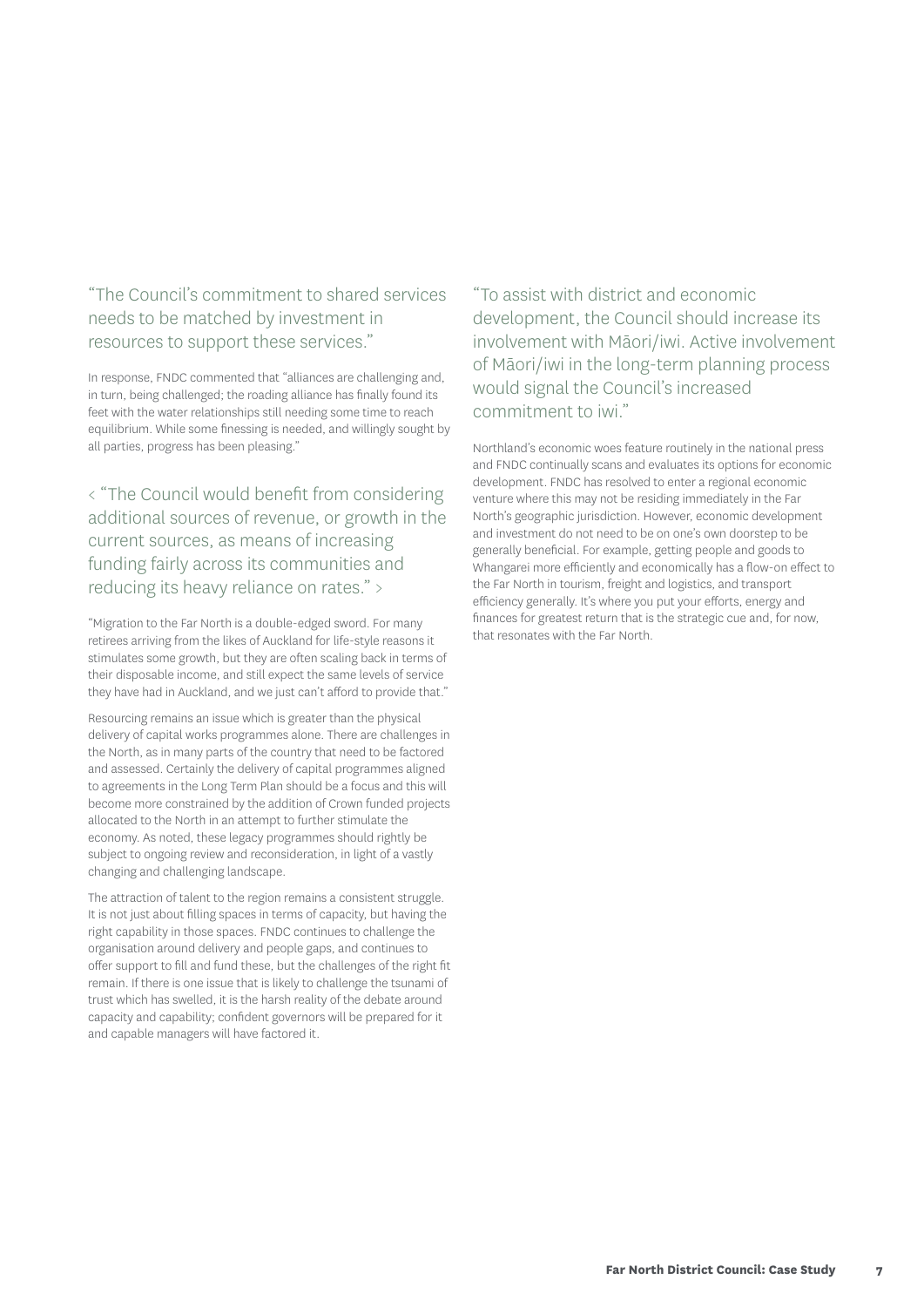## **Part B: Continuous improvement with CouncilMARK™**

The narrative covered to date has touched on FNDC's responses to its 2017 assessment with an overlay of actions taken, or recorded by FNDC, as relevant to its needed change journey.

FNDC is confident that change is happening. The 2017 assessment served to put a stop to any over-confidence that was clearly alive and very active at the time. The disappointment of the assessment grade served to:

- > Recalibrate the elected member and management interface. The chasm that existed appears to have been bridged in an investment programme that hasn't required infrastructure funding;
- > Affordability considerations questioned. This challenge requires recovery in both internal and external transformation initiatives. Elected members are unified in their commitment to infrastructure spend as both necessity and through the current recovery where options for funding greater than the Rates take are being sought.
- > Capital works delivery is actively questioned. This has progressed from a blame culture of non-performance to an inclusive debate around on-going affordability and development appropriateness in light of community need and value.

The rationale behind the initial foray by FNDC into the CouncilMARK™ Programme may have altered from that of up-start juvenile flexing its muscle to find its peers not needing to, to that of a learning and developing organisation. The start point is now irrelevant; what is telling, though, is the message that FNDC took from its initial assessment as a key learning, rather than the grade noted on the front cover.

### < Driven by its commitment to the district, the Council is open and willing to pursue continuous performance improvements and to take steps to address its challenges. >

A planned and fortuitous series of events followed the initial assessment in 2017. The most significant being the term commencement of a new Chief Executive and the then reformed leadership team tasked with moving the organisation from the point of internal perception to matched reality.

In any organisation a change and culture development programme will have its detractors, challengers and challenges, and wobbles. This is an organisation that acknowledges the existence of these and pushes forward regardless. With external support and guidance the "battle rhythm" is now developing to more a harmonic beat rather than a discordant thud, where battalion rigidity is nuanced with the essential human focus of interaction, collaboration, engagement and growth.

CouncilMARK™ is seen as an essential tool for continuous improvement, rather than an outcome in itself, and embedded into the organisation as part of its DNA.

With the disappointment of the 2017 assessment grade being a stark reminder of the impact of an independent and objective review, FNDC has advanced a number of initiatives aimed at developing preparedness for the next 3-yearly review cycle while reinforcing its transformation change programme to demonstrate that.

In mid-2019, FNDC requested a shadow CouncilMARK™ review, a two day representation and presentation of its subsequent improvement journey post-2017. The shadow review uses the same information, data, and framework as the independent assessors, but was designed to remain outside of the CouncilMARK™ Programme so as to maintain absolute independence and integrity of that process. Following the review, report commentary was provided and grades allocated to each review quadrant. An overall assessment rating was not provided. It is understood by FNDC that this shadow review is not part of the formal CouncilMARK™ process but useful in providing challenge and calibration of remediation and action.

While indicating areas of improvement and development, the shadow review maintained a stance of impartiality and objectivity, complimentary in the planning and preparation that has occurred but requiring demonstrated action and accountability in a number of areas. FNDC has, again, embraced those findings and integrated recommendations into its dynamic improvement framework.

The shadow review provided a mid-point stock-take of the change programme and served to renew accountabilities, reprioritisation of initiatives and essentials. This has served as a structured calibrating tool against the continuous improvement landscape.

Subsequent stock-takes have been undertaken, again with independent assessment to validate the improvement trajectory and rightly question approach, decision and action. CEO, Shaun Clarke, has presented to the LGNZ Rural and Provincial Sector about the FNDC CouncilMARK™ experience, along with its application as a continuous improvement tool. Even these examples have served to highlight that reflection aids self-assessment and further provides an opportunity for reconsideration and further change.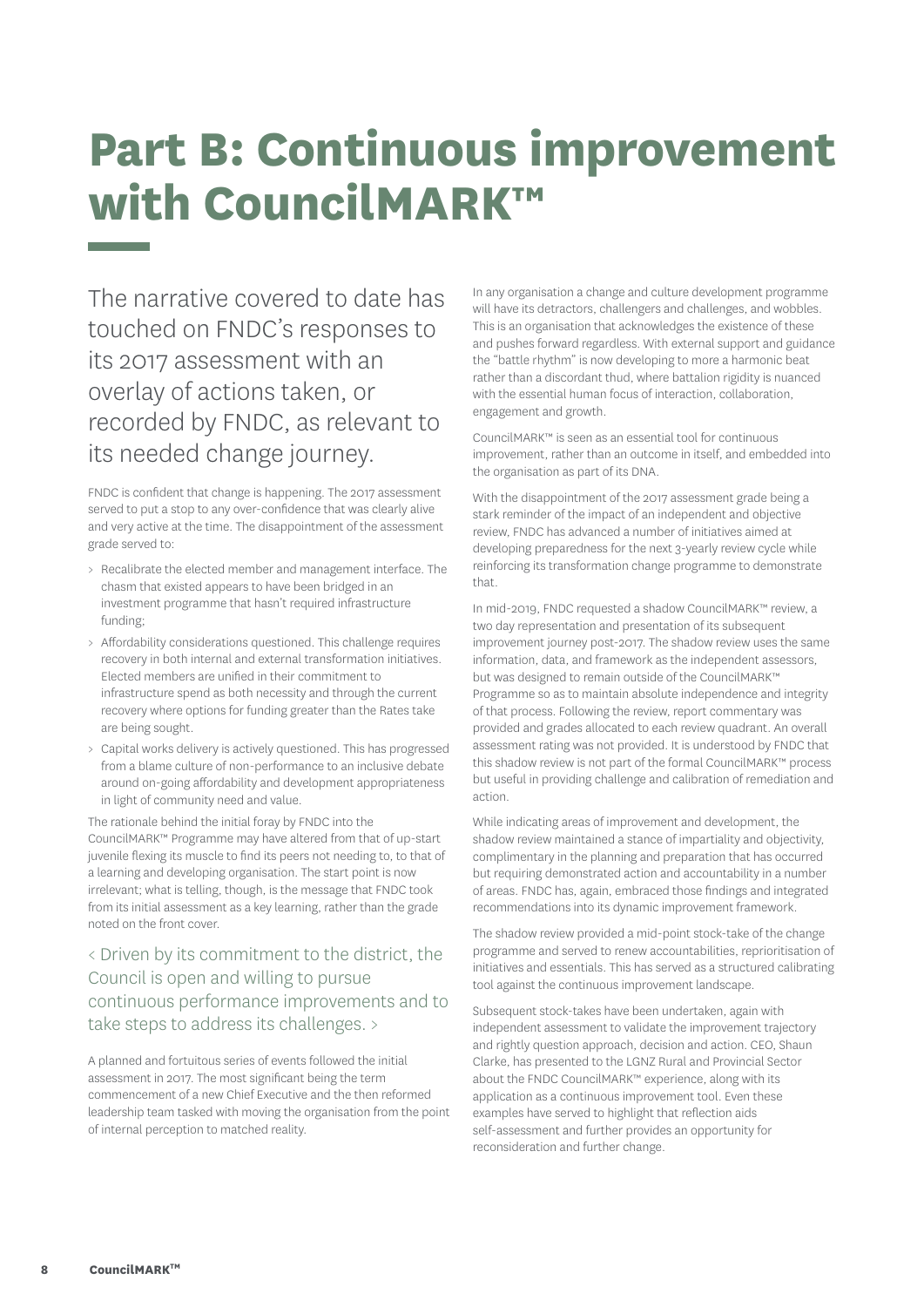As reported by FNDC, value has already been delivered. It is not only about the next score or assessment process– that will remain an essential calibrating tool. While an improved assessment grade will provide affirmation of the continuous improvement journey it is not the critical metric for FNDC. The criticality is around how the organisation is developing to deliver much needed value to its communities.

Council will summarise the improvement journey with the following:

- > The assessment framework and mind-set has altered thinking to that of greater than the dollar spent to one of value delivery and community benefit.
- > Both staff and elected members are acutely aware of how CouncilMARK™ fits into their continuous improvement mind-set. The language is changing across FNDC; there are now agenda items on improvement and development along with the impact of CouncilMARK™ as a calibration. Future expectations of grade are discussed and debated with objectives clarified around gap closure.
- > The lens and focus is not solely on the score, either current or projected, but on what the improvement will do for customers, residents and the community at large. Any change must add value, and CouncilMARK™ is adding to that value.
- > Lessons learned from both the original assessment and shadow review have been received positively both vertically and horizontally through the organisation with a clear understanding as to what needs to be done, and by whom.
- > In spite of the first smouldering of continuous improvement, FNDC is still occasionally guilty of fighting fires ignited by the minority voice. The journey to continuous improvement, supported by information flows and structured planning, will position FNDC to understand and accept that it is not necessary to react to everything.
- > Succession at the council table is now a consideration thanks to a closer focus on governance, leadership and strategy. No longer is the status quo of "wait and see" who is elected and what has to be lived with. There is responsibility for managing and leading the strategic direction of FNDC at the council table which now translates into a cohesive and unified strategy and vision for the district.
- > A benefit of subscribing and supporting the CouncilMARK™ Programme is rounding out the understanding as to what part each component plays in the organisation and the delivery of services and internal and external expectations. Support from LGNZ, wider than the CouncilMARK™ assessment but linked to each of its quadrants, has been beneficial in terms of governance diagnostic, on-boarding of elected members, and through to the finer detail of performance indicator establishment at an executive level.
- > Performance reporting against the improvement plan is becoming more regular but there is a desire to see this presented as a routine agenda item both at the strategic leadership and council forum.
- > In local government context, there is a poor perception of councils and often with no substance. Where the perception is reality, CouncilMARK™ is a solid framework against which to benchmark and from which to leverage to achieve and deliver value.
- > Elected members, through portfolio allocations, are seeking ways to drive excellence both through their areas of responsibility and into the organisation. CouncilMARK™ is seen as an opportunity to reach excellence through the way it has confronted the organisation into action. Another example of where LGNZ is assisting with best practice delivery is in the development and introduction of more conversational executive key performance indicators. A bold move for many where the assessment becomes more subjective but essentially more attuned to the nuances of an organisation's fabric and fibre, where absolute and objective are not always paramount or relevant.
- > For new elected members, participating at the council table can often be a baptism of fire, notably where any dysfunctionality exists, lack of leadership prevails, single-agenda stances are taken, or the level of strategic direction is as far-sighted as the next complaint to be dealt with. FNDC appears to have matured to where any elements of this having existed are dissipating. Certainly there are areas to be improved; greater cohesion and links with community boards; clarity for portfolio holders around their terms of reference; occasional governance overreach into the operational arena etc. However, there is agreement that these gaps are being addressed. Largely as a result of transparency and information, and a unified strategic objective for FNDC.

#### Reputation matters?

FNDC is representative of many local authorities in terms of its internal challenges and external issues. What is significant here is that this is an organisation that has chosen to grow up. Rather than barricading itself behind the comfort of compliance, and the decision-delay mechanism of deliberation, FNDC has chosen to use the CouncilMARK™ independent assessment mechanism to confront itself with, and state to its peers, the gaps, short-falls and limitations it has. It has used these as a platform and benchmark against which to embark on a unified, cohesive and ambitious assignment of continuous improvement, against which it will be measured again at its next assessment in late 2020.

Will it succeed in improving its assessment rating? Of course that is totally objective and only known when the result comes in. What is more important for FNDC is the subjectivity of its own assessment, internal assessments and self-reflection. For any improvement in base-line score and overall rating, what remains unwavering is that this is a continual and exciting process that doesn't stop at the end of each assessment cycle but occurs on a daily basis.

What is clear is that nothing short of excellence will suffice and the harshest critics will be FNDC themselves.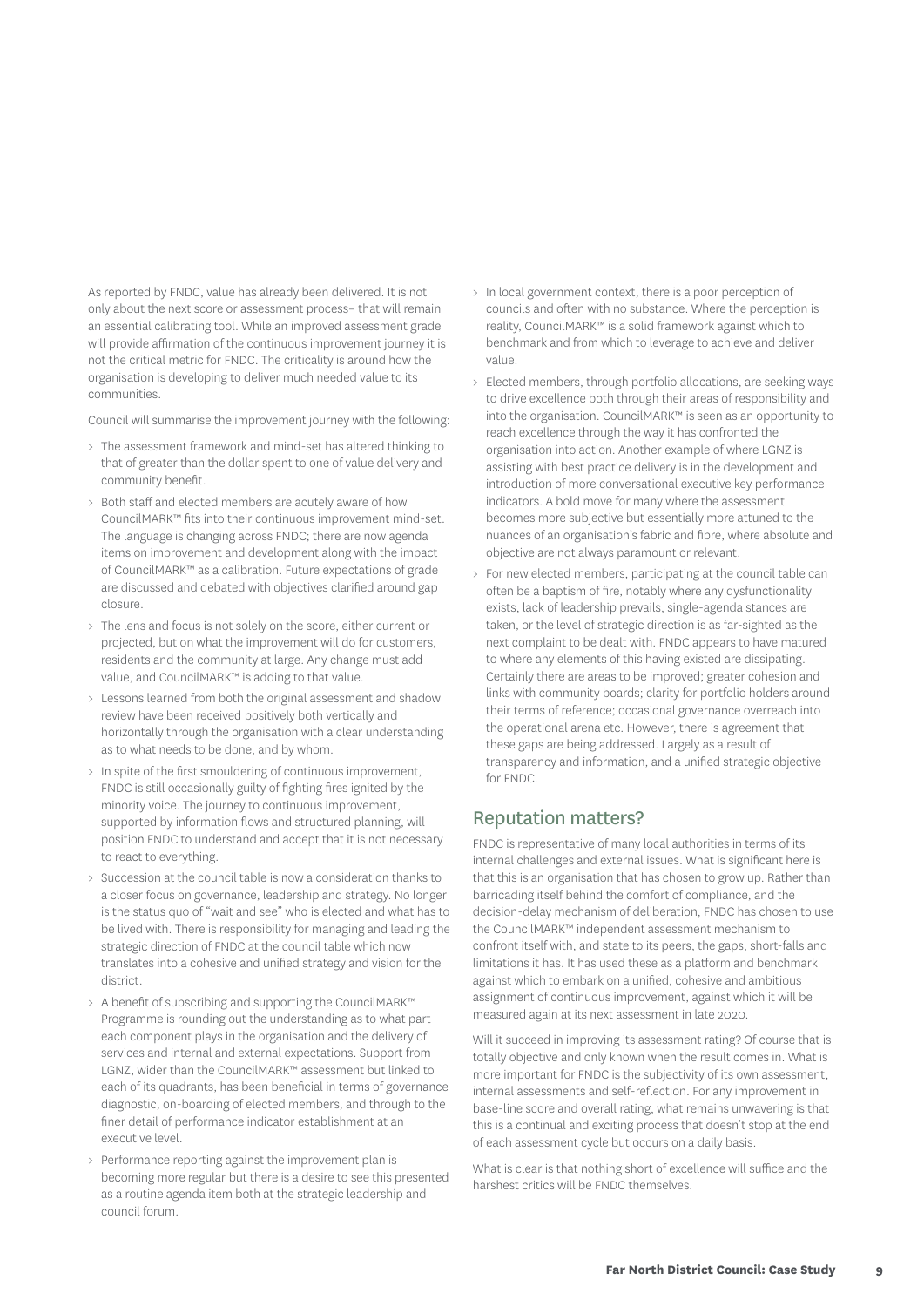## **Part C: Into the future**

"Elected members are not the enemy - although some have made enemies of themselves in the past. We just need to be informed; it's a team effort".

Is the notion of agile bureaucracy a rallying catch cry to focus the troops on the battlefield of local government, or a diversional smoke screen aimed to shield the FNDC from future assessment disappointment? The proof will become apparent at the next CouncilMARK™ assessment where the criteria for that assessment are transparently understood by FNDC at all levels. The common narrative and enthusiasm transmitted by FNDC's elected members and staff alike would certainly lead to belief it is the former. There is a sense of unification across the entity that could not be contrived or whitewashed. Equally there is a sense of commitment and purpose that will be reflected in a value, against which FNDC will take heart, or perhaps stock.

For that process, FNDC will need to be cognisant of the following as part of its improvement journey:

#### How does FNDC prioritise and reassess its improvement initiatives?

CouncilMARK™ is recognised as a well-structured assessment approach to FNDC's continuous improvement journey. As an improvement step change, FNDC could do with a more realistic approach to what actions and activities it bites off as part of its improvement prioritisation. The 2017 review resulted in an ambitious, somewhat zealous, listing of initiatives aimed to plug the gaps identified. There is a risk that, without robust prioritisation, there will be no semblance of order to methodically and logically deliver cohesion and the value to community sought by Council.

#### How does FNDC move from a focus on planning to plan, to planning to do?

A danger of trying to fix everything is that, often, many projects or initiatives are added to the list in an attempt to demonstrate activity, rather than action. These can be overwhelming, staff and contractors become overloaded, and finally the drivers become overlooked. The organisation must be flexible to deal with this by ensuing the end score is not the key metric, but the progress around delivery and action, relationship cohesion, and integrated decision-making take centre stage.

#### Has the improvement momentum resulted in augmented reality in the organisation?

Any issue with perception versus reality that needs to be addressed will become apparent with each objective assessment and it will take a bold organisation to accept that. Acknowledge success where you have determined it; celebrate success where others recognise it.

How is continuous improvement scaled where the closer the move to "excellence" and "perfection", results in smaller increments to advancement and improvement?

Other than status quo, when you are at the top there is only one way to go. The issue then becomes how daily and long-term improvement initiatives will resonate with those charged to deliver them, where this isn't easily translatable into an improved external metric. This becomes the challenge of the learning organisation where the heart is very much turned to the customer and art of service delivery.

#### How does FNDC develop a better understanding of the interrelationships between the assessment quadrants?

While the quadrants of governance, leadership and strategy; financial decision-making and transparency; service delivery and asset management; and communicating and engaging with the public and business, are each graded separately, there is an intrinsic interrelationship between each and all of them. FNDC cannot take pride in the movement in one, or several of these, without consideration for the total shift.

#### How have recent issues of drought and pandemic response distracted from a continuous improvement mind-set?

The new normal reinforces an on-going distraction to business as usual. FNDC's adoption of an improvement mind-set has enabled it to quickly respond to challenges of significance such as these. The ability to reprioritise in motion; an increase in meeting frequency as a result of technology adoption; flexibility of working arrangements and the resulting efficiencies from this; signal flexibility of an organisation that is prepared to move from talking about what they will do, to actually doing it.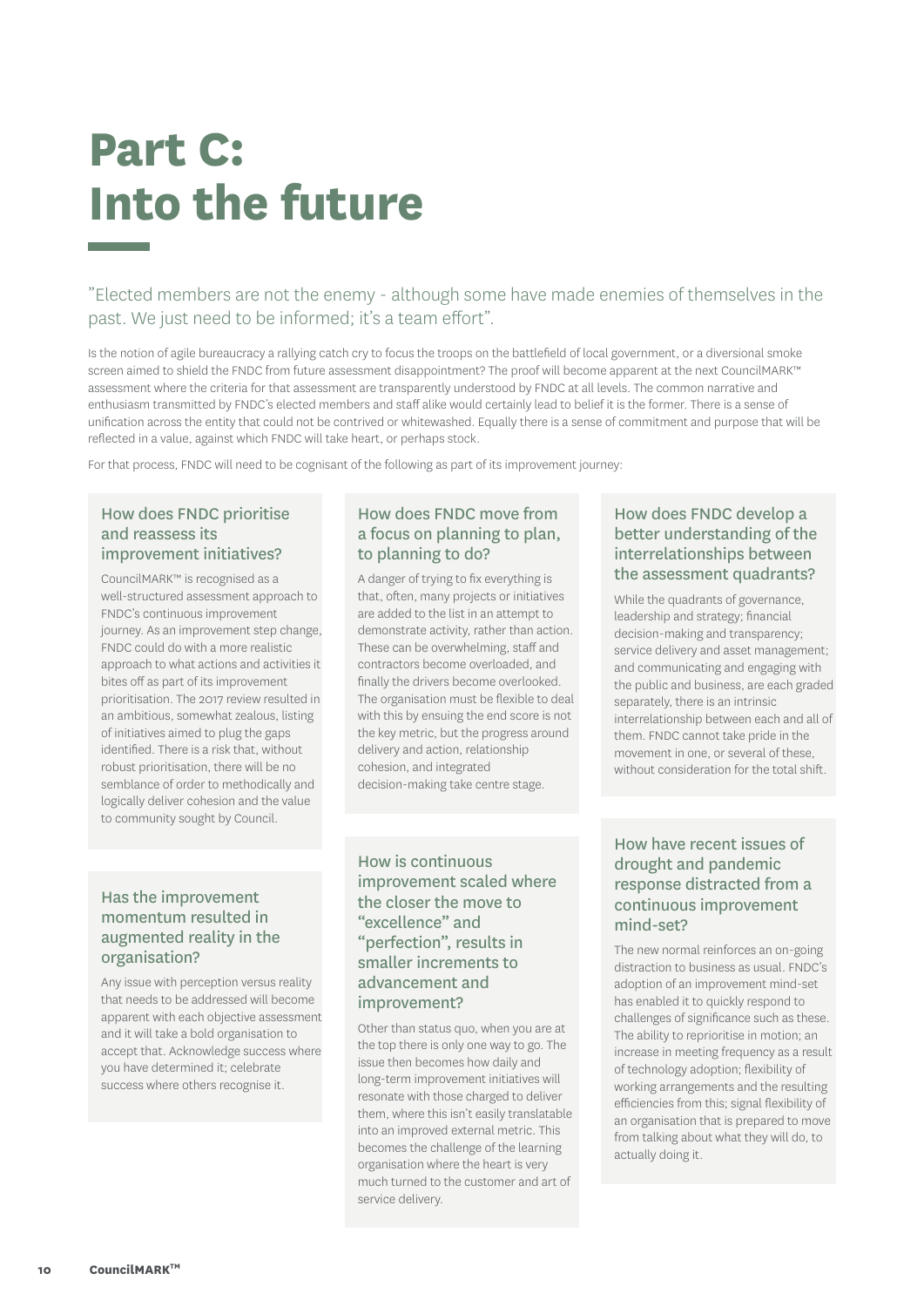#### How will the organisation respond if there is no significant improvement in the next assessment grade?

FNDC will acknowledge that a similar or marginally improved assessment will be painful, but will be something they can deal with as part of an over-arching transformation programme. The reality is that it will matter and it will hurt, and it will likely destabilise any organisation for a period. FNDC has taken advice, counsel and challenge to know what is required of it to improve its assessment grade and how that will be calculated so as to avoid this pain and there is acknowledgement that this is understood.

#### How does FNDC view its current assessment grade against its peers?

Should the measure be only against only those who have been assessed through the CouncilMARK™ Programme, or the entirety of the local government collective? FNDC, being strong supporters of CouncilMARK™, would rightly question the voluntary aspect of this assessment framework in its ability to provide universal gauging. As more councils engage with this initiative the question becomes less relevant. The most meaningful parallel must, however, be made against one's own expectations and achievements.

#### For further information

Please refer to the CouncilMARK™ website www.councilmark.co.nz, or contact:

> Dan Henderson, CouncilMARKTM Programme Manager E. dan.henderson@lgnz.co.nz P. 04 924 1200